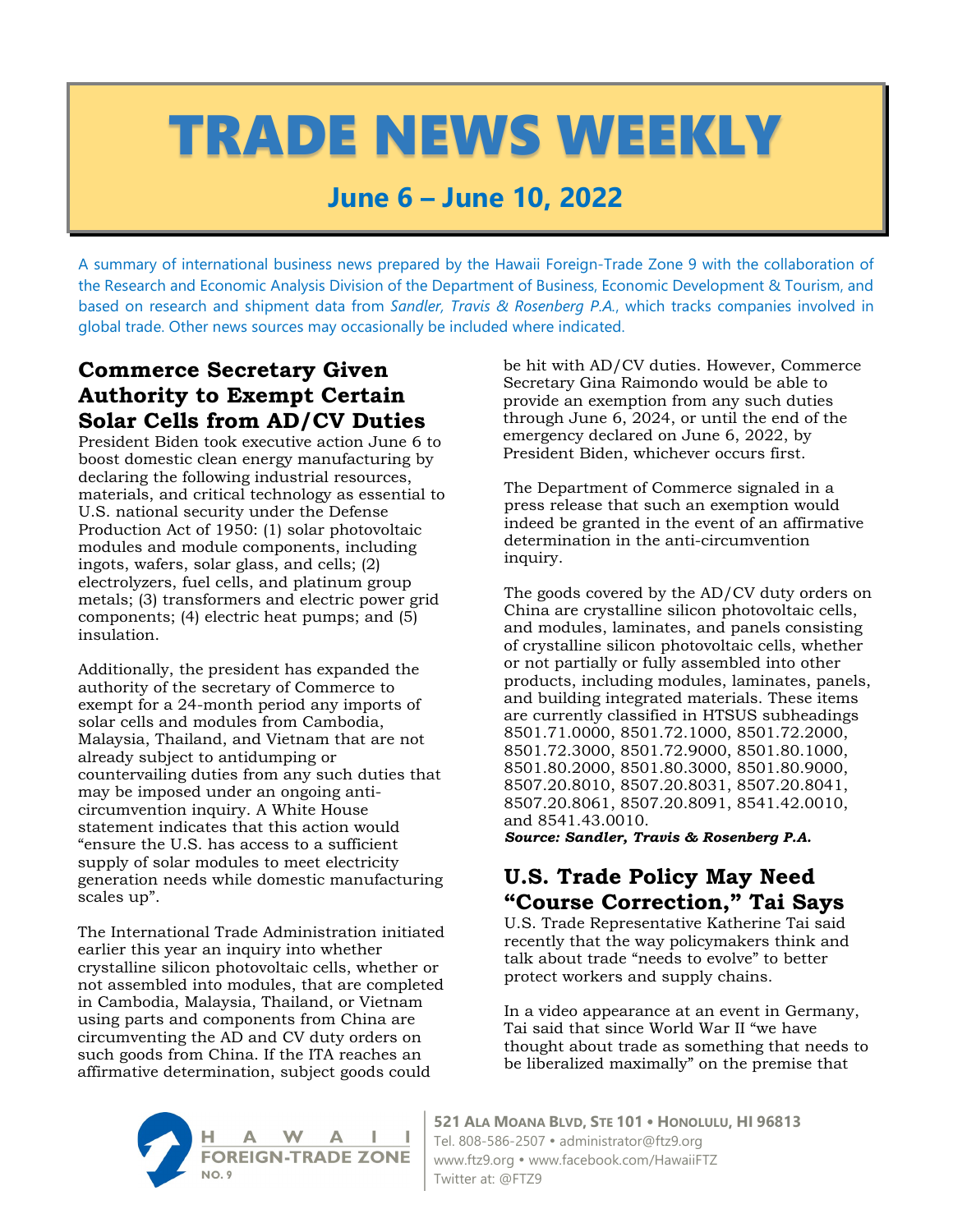"the more we trade with each other the more peace and prosperity there will be." This concept is what underlies "the WTO and the multilateral trading system as it has existed for the past many, many years."

However, Tai said, there have been a number of developments in the past decade "that cause me to wonder whether this vision for globalization leading us to a better more secure world has run its course and if we don't need a course correction." These developments include the United Kingdom's decision to leave the European Union and the ongoing effects, the "America First" approach of the Trump administration, the COVID-19 pandemic, and Russia's invasion of Ukraine. "We cannot just go back to the world in 2015 and pretend like these things didn't happen," she said. "We feel strongly that we have to take history as it's happened, and we have to adapt."

Specifically, Tai said, "this 'free trade equals good; protectionism equals bad' dichotomy is one that I think we need to revisit." At a separate event she noted that "there are a ton of people out there who associate trade with offshoring and outsourcing and the loss of jobs and the loss of a significant amount of America's manufacturing industrial base." In response, she said, policymakers should consider "how can we adapt the rules of trade to incentivize firm behavior to take into account more than just efficiency." She acknowledged that such an approach will likely mean higher costs but suggested that is a price worth paying for "a more resilient, a stronger, more sustainable future" that is "better prepared for the next challenge" and benefits people not just as consumers but also as workers. *Source: Sandler, Travis & Rosenberg P.A.*

### **Comments Sought on New U.S. Trade Initiative with Taiwan**

The Office of the U.S. Trade Representative is seeking public input by July 8 on the recently announced U.S.-Taiwan Initiative on 21st-Century Trade, which is intended to develop concrete ways to deepen the bilateral economic and trade relationship, advance mutual trade priorities based on shared values, and promote innovation and inclusive economic growth for workers and businesses.

Comments may be submitted to assist USTR as it develops negotiating objectives and positions for the agreements contemplated by this new initiative. In particular, commenters should focus on issues USTR should address in any negotiations, including the following:

- general negotiating objectives for the contemplated agreements
- customs and trade facilitation issues
- transparency and good regulatory practice issues
- agriculture-related matters
- anti-corruption-related matters
- issues of particular relevance to small and medium-sized enterprises
- digital economy-related matters
- labor-related matters
- environment- and climate-related matters
- matters related to standards, technical regulations, and conformity assessment procedures
- issues related to state-owned enterprises and designated monopolies
- matters related to collaboration to address non-market policies and practices
- other measures or practices that undermine fair market opportunities for U.S. workers, farmers, ranchers, and businesses.

*Source: Sandler, Travis & Rosenberg P.A.*

# **Next ACE Truck Manifest Modernization Deployments Set for June/July**

CBP indicates that it will complete the deployment of enhancements to the second and third phases of the Automated Commercial Environment's truck manifest during June-July. The enhancements to the remaining



**521 ALA MOANA BLVD, STE 101 HONOLULU, HI 96813** Tel. 808-586-2507 administrator@ftz9.org www.ftz9.org • www.facebook.com/HawaiiFTZ Twitter at: @FTZ9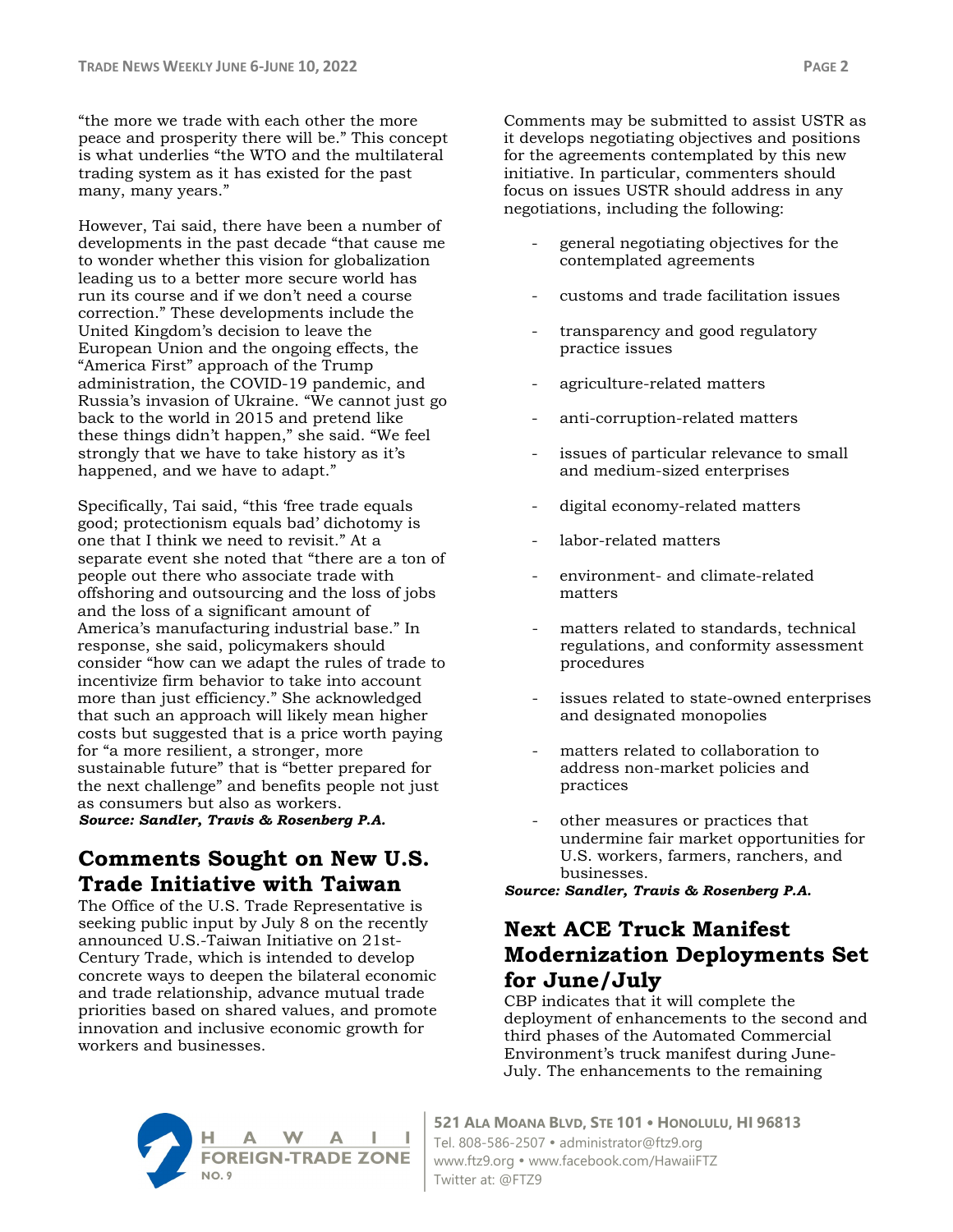southern border ports will be deployed June 5 while the enhancements to the remaining northern border ports will be deployed June 26. Earlier this year, CBP completed the scheduled deployments at the ports of Brownsville, Texas (Jan. 31), Buffalo, N.Y. (March 13), Laredo, Texas (April 24), and Detroit, Mich. (May 15).

The second phase of enhancements to the ACE truck manifest – also known as ACE truck manifest modernization – is focused on improving the CBP user interface for the primary and secondary processing of truck manifests. CBP notes that as part of this deployment previously relaxed validations in the legacy truck manifest application are now supported in TMM and may result in errors for some trade users.

Scheduled to be deployed July 11, the third phase of enhancements will provide trade users with new messaging regarding modifications to crew, vehicle, cargo, and seals. *Source: Sandler, Travis & Rosenberg P.A.*

# **Legislative Updates**

#### CTPAT

The House Homeland Security Committee reported May 24 a bill (H.R. 6826) that would require a pilot program on the participation of third-party logistics providers in the Customs Trade Partnership Against Terrorism. The Senate approved May 26 a bill (S. 2322) that would create a pilot program allowing up to ten non-asset-based third-party logistics providers to become certified in CTPAT.

#### Tariffs

DHS

The Emergency Infant Formula Act (H.R. 7875, introduced May 24 by Reps. Sherman, D-Calif., and Bacon, R-Neb.) would provide for the expedited and duty-free importation of infant formula that may be lawfully marketed in the European Union, Canada, Japan, or the United Kingdom.

#### Trade Agreements

The Senate approved May 25 a resolution urging the president to work to conclude negotiations on comprehensive trade agreements with the European Union and the United Kingdom.

The Senate Committee on Homeland Security and Governmental Affairs amended and reported May 25 a bill (S. 4243) that would establish the Department of Homeland Security Trade and Economic Security Council and the position of assistant secretary for trade and economic security within the DHS. *Source: Sandler, Travis & Rosenberg P.A.*

# **Suspension of Section 232 Tariffs for Ukraine and UK Products Effective June 1**

The previously announced suspension of the Section 232 tariffs for steel imports from Ukraine and steel and aluminum imports from the United Kingdom entered into force on 12:01 a.m. EDT on June 1, 2022, as detailed below:

#### Ukraine

The U.S. announced in mid-May that it would suspend for one year the 25 percent Section 232 tariffs on steel imported from Ukraine. This action has now been implemented through a presidential proclamation and will be in place with respect to imports of steel articles and derivative steel articles from Ukraine entered on or after 12:01 a.m. EDT on June 1, 2022, through 11:59 p.m. EDT on June 1, 2023.

Any imports of steel articles from Ukraine that were admitted into a U.S. foreign trade zone under privileged foreign status as defined in 19 CFR 146.41 prior to 12:01 a.m. EDT on June 1, 2022, will be subject upon entry for consumption made on or after 12:01 a.m. EDT on June 1, 2022, to the 25 percent duty imposed by Proclamation 9705, as amended.

#### UK

Beginning on 12:01 a.m. EDT on June 1, 2022, the U.S. is replacing its Section 232 tariffs on steel and aluminum from the UK with tariff-rate quotas allowing up to 500,000 tons of UK steel under 54 product categories as well as 21,600 tons of UK aluminum (900 tons of unwrought aluminum under two product categories, 11,400 tons of semi-finished wrought aluminum other than foil under 12 product categories, and 9,300 tons of foil under two product categories) to enter the U.S. duty-free each year, though those amounts may be adjusted annually. Imports in excess of these amounts will be subject to the existing tariffs, which are 25 percent and 10 percent, respectively.



**521 ALA MOANA BLVD, STE 101 HONOLULU, HI 96813** Tel. 808-586-2507 administrator@ftz9.org www.ftz9.org • www.facebook.com/HawaiiFTZ Twitter at: @FTZ9